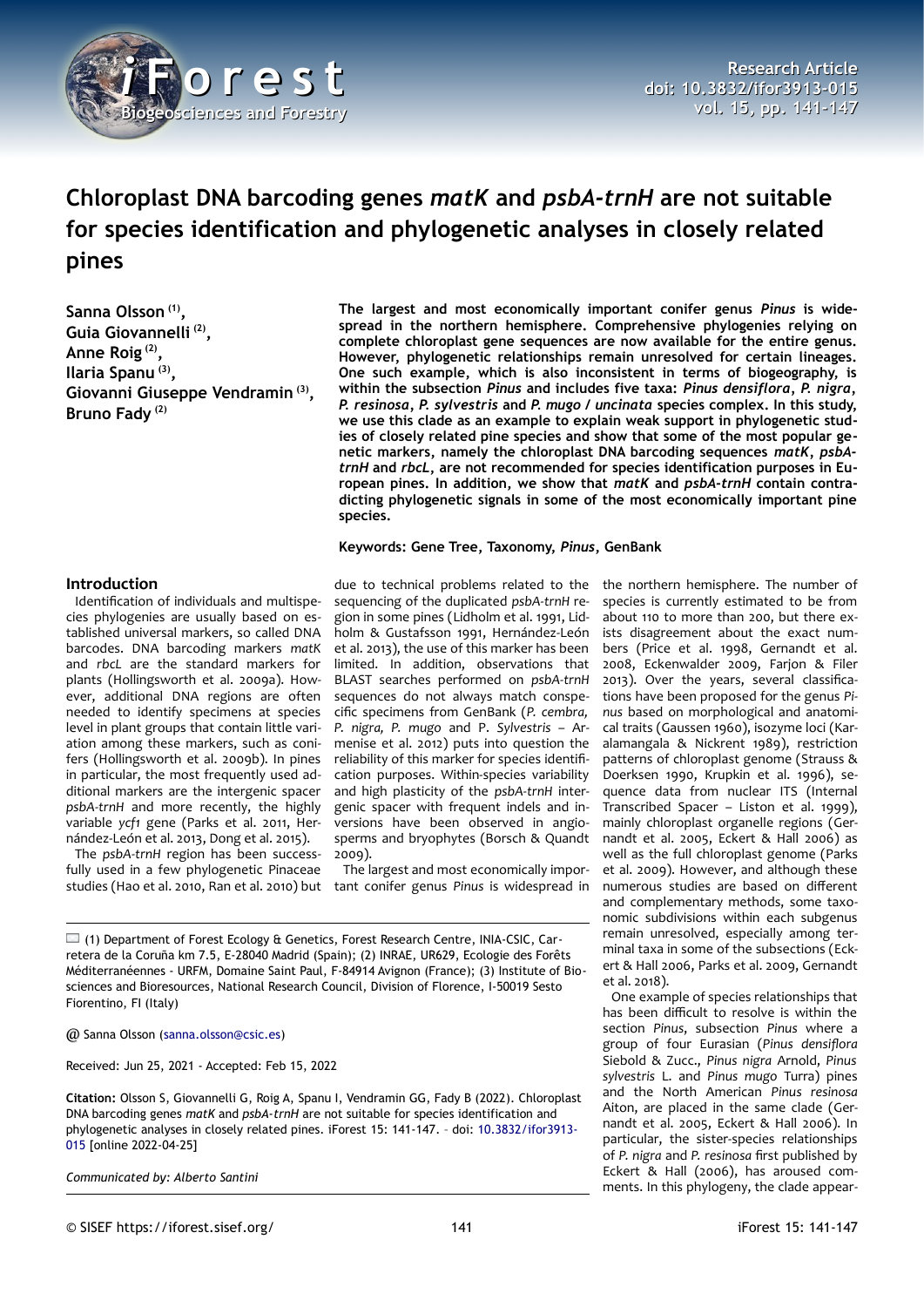ed during the Oligocene approx. 30 million years ago and the divergence between the North American *P. resinos*a and the Eurasian *P. nigra* dates from much later, approx. 4 million years ago, in clear contradiction with geological events dating the opening of the Atlantic Ocean at 65 million years ago (Tiffney 1985). The authors themselves interpreted the close relationship of these two species to be an incorrect inference of topology. However, this relationship reappears in other studies based on comprehensive taxon sampling and eight sequenced chloroplast markers (Gallien et al. 2016, Saladin et al. 2017). The sequences used in these studies came from independent sources: the study by Eckert & Hall used sequences originally published by Wang et al. 1999 (*P. nigra*: *matK* AB019854, *rbcL* AB019817) and Geada López et al. 2002 (*P. resinosa: matK* AB063516, *rbcL*: AB063384), while Gallien et al. (2016) and Saladin et al. (2017) used the whole chloroplast sequences produced by Parks et al. (2009, 2012). It is noteworthy that Parks et al. (2012) published a tree based on the whole chloroplast sequences that disagrees with the *P. resinosa-P. nigra* relationship, as do several other studies. In Gernandt et al. (2005), who also used *matK* and *rbcL* but mainly newly produced sequences (*P. nigra*: *matK* AB084498, *rbcL* AB019817; *P. resinosa*: *matK* AY497288, *rbcL* AY497252), these species are placed in unresolved position within the subsection *Pinus*. Using nuclear genes (Palmé et al. 2009) or a combination of molecular and morphological data (Grotkopp et al. 2004), *P. nigra* was more closely related to *P. sylvestris* than to *P. resinosa*.

We wanted to study if differences in gene tree topology could be the explanation for incongruent results in the phylogenetic relationships of certain taxa between studies. As an alternative, we wanted to test if within-species variation in *P. nigra* was a reason for incongruent phylogenetic placements. *P. nigra* has a large distribution area where five subspecies are generally described (Von Raab-Straube 2014, Euro+Med PlantBase - [http://www.emplantbase.org/\)](http://www.emplantbase.org/), although up to six different lineages are recognized by the most recent genetic study on this group (Scotti-Saintagne et al.

2019). Yet another possibility was that the material in GenBank includes hybrids or introgressed individuals, since hybridization is quite common in conifers, and not always visible from a morphological point of view (Vasilyeva & Goroshkevich 2019). Errors in labeling and misidentification of specimens in sequences deposited in Gen-Bank could not be ruled out either. Especially young trees might be difficult to identify. Therefore, we re-sequenced the chloroplast markers *matK, psbA-trnH* and *rbcL* from several new samples, including different subspecies of *P. nigra*, and compared them to sequences deposited in GenBank in order to provide a critical assessment on these barcoding genes and the reliability of sequence information obtained from Gen-Bank. We discuss why inconsistencies may be frequent in phylogenies of the genus *Pinus* and possibly other conifers, and propose solutions to this problem.

## **Material and methods**

*Taxon sampling and sequence data*

During preliminary analyses of the sequence data produced for this study, including the five pine species *P. densiflora, P. nigra, P. resinosa, P. sylvestris* and *P. mugo / uncinata*, we noticed that there existed multiple types of DNA sequences in samples from the same species, both among our and the downloaded sequences. To understand the reasons for inconsistent sequences in these markers, all available *matK, rbcL* and *trnH-psbA* sequences for these species based on Blast search results were downloaded from GenBank. *P. halepensis* was used as outgroup in the analyses. To minimize the possibility of mislabeled samples, we re-sequenced several additional samples focusing on the emblematic clade of Eurasian and New World species that include *P. densiflora, P. nigra, P. resinosa, P. sylvestris* and *P. mugo* / *uncinata* species complex. Sequences from Scotti-Saintagne et al. (2019) were obtained, consisting of 21-34 *P. nigra* individuals representing a total of 20 different populations (the number of individuals and populations varied among markers) and the five *P. nigra* subspecies (as defined in Euro+Med PlantBase – Von Raab-Straube 2014). They

<span id="page-1-0"></span>**Tab. 1** - Number of sequences generated for this study. The number of individuals, country of origin and number of sequences per DNA region are shown.

| <b>Species</b>      | No.<br>ind     | Country                                                                                                                       | matK | rbcL | trnH-psbA |
|---------------------|----------------|-------------------------------------------------------------------------------------------------------------------------------|------|------|-----------|
| Pinus<br>halepensis | 13             | France/ Israel/ Morocco/ Turkey                                                                                               | 12   | 13   | 13        |
| Pinus nigra         | 34             | Algeria/ Austria/ Bulgaria/ Croatia/<br>Cyprus/ France/ Greece/ Italy/<br>Morocco/ Romania/ Serbia/ Spain/<br>Turkey/ Ukraine | 21   | 25   | 34        |
| Pinus sylvestris    | $\overline{7}$ | France                                                                                                                        |      | 4    | 6         |
| Pinus uncinata      | 3              | France                                                                                                                        | 3    |      |           |

were complemented with additional sequences (*matK*: MK028114 – MK028128; *rbcL*: MK092816 – MK092835; *trnH-psbA*: LR590646 – LR590656). The number of individuals sequenced in this study ranged, per species, from a minimum of two to a maximum of fifteen [\(Tab. 1\)](#page-1-0).

DNA was extracted from leaf tissue using the DNeasy® 96 Plant Kit (QIAGEN, Germany) at the INRA molecular biology laboratory in Avignon, France. Primers were obtained from Kress & Erickson (2007 – *matK* and *rbcL*) and Kress et al. (2005 – *trnHpsbA*). Polymerase chain reactions (PCR) were performed according to the following conditions: denaturation at 95 °C for 5 min, followed by 35 cycles at 94 °C for 30 sec, 48 °C or 53 °C (*matK* or *rbcL* and *trnH-psbA*) for 30 sec and 72 °C for 45 sec with a final 10 min extension step at 72 °C. PCR final volume was optimized to 30 μl and the PCR mix contained: 0.2 mM of each dNTP, 2.5 mM of MgCl<sub>2</sub>, o.3 μM of each primers, 1X GoTaq® Flexi Buffer, 1.25 U of GoTaq® DNA Polymerase (Promega, USA) and 30 ng DNA. PCR products were quality-checked on 1.5% agarose gel stained with Ethidium Bromide (EtBr) and successfully amplified samples were sent to the French Genomics Institute "Genoscope" for Sanger sequencing. Sequences were quality checked and edited using CodonCode Aligner® v. 3.7.1 (CodonCode Co., MA, USA); low quality sequences were trimmed and a consensus sequence for each individual using both forward and reverse sequences were obtained, when possible.

The alignments were edited with PhyDE® v. 1.0 (Müller et al. 2005). The re-sequenced and downloaded sequences were organized in groups of identical sequences, *i.e.*, haplotypes, and the species together with their number of occurrence was recorded.

#### *Phylogenetic analyses*

Phylogenetic trees using both Bayesian and maximum likelihood approaches were built for each marker. Bayesian analyses were performed using MrBayes v. 3.2.3 (Ronquist et al. 2012), applying the best-fit substitution model selected using the AIC criterion in jModeltest v. 2.1.10 (Darriba et al. 2012). Four runs with four chains (10<sup>6</sup> iterations each) were run simultaneously. Chains were sampled every 1000 iterations and the respective trees written to a tree file. The burn-in was set at 250,000 generations. Tracer v. 1.6 (Rambaut et al. 2014) was used for the output of the model parameters to examine the sampling and convergence results. In addition, the concatenated data matrix was analyzed by maximum likelihood (ML) after automatic model selection using ModelFinder (Kalyaanamoorthy et al. 2017) implemented in IQ-Tree v. 1.4.2 (Nguyen et al. 2015) applying 1000 ultrafast bootstrap replicates. Consensus topologies and support values from the different methodological approaches were compiled and drawn using Tree-Graph2 (Stöver & Müller 2010).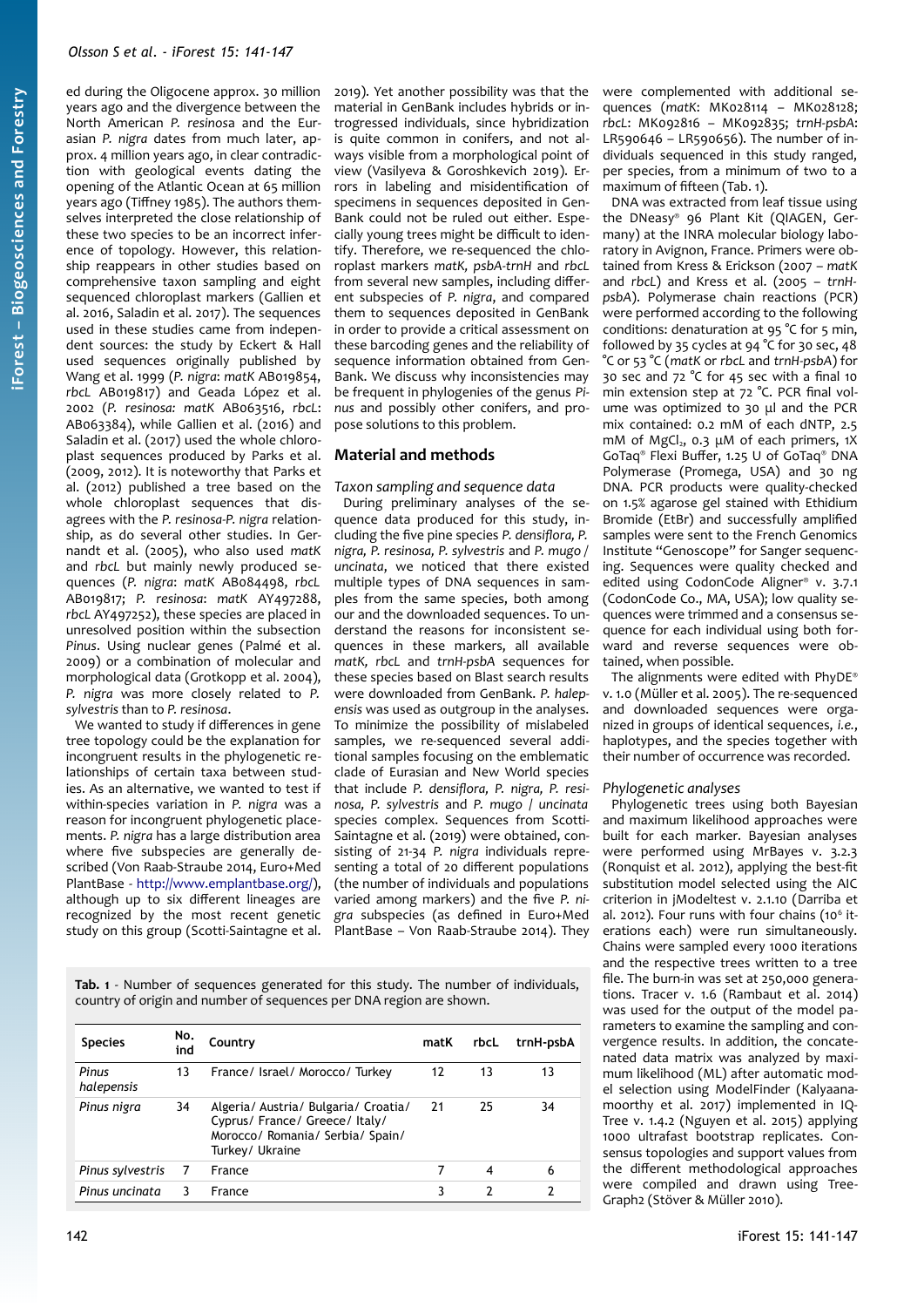## **Results**

*Within-species polymorphism detected in conservative chloroplast markers*

All three sequence regions among these closely related pines are conserved and contain a low number of variable and parsimony informative (present in at least two samples) sites ([Tab. 2](#page-2-1)). The three alignments were deposited in Zenodo at [https://](https://zenodo.org/deposit/4889916) [zenodo.org/deposit/4889916.](https://zenodo.org/deposit/4889916)

Our results show that the counter-intuitive grouping of *P. resinosa* with *P. nigra* is not due to the representation of a specific subspecies by the selected *P. nigra* sample. No variation was detected at barcoding cytoplasmic genes within the *P. nigra* subspecies despite their high morphological, physiological and ecological variability as well as high diversity at other nuclear genes (Scotti-Saintagne et al. 2019). However, when comparing the newly produced sequences with sequences available in GenBank, different haplotypes of *P. nigra* were detected for each marker ([Tab. 3\)](#page-2-0). Likewise, the *P. halepensis* and *P. uncinata* sequences produced for this study were monomorphic but different haplotypes were retrieved from GenBank. The re-sequenced *P. sylvestris* samples represented two different haplotypes, complemented with further downloaded haplotypes (see Tab. S1 in Supplementary material for accession information and references for all sequences used in this study). Since several haplotypes were shared across species, the selection of one sample or another would affect the results of phylogenetic analyses based on these markers. The inclusion of all haplotypes in the analyses performed to resolve taxonomic relationships among the five pine species (*P. densiflora, P. nigra, P. resinosa, P. sylvestris* and *P. uncinata*) resulted in ambiguous placements of several species, not consistent with species delimitations ([Fig. 1,](#page-3-2) [Fig. 2,](#page-3-1) [Fig. 3\)](#page-3-0). Due to the detected within-species variability and low number of parsimony-informative sites, the taxonomic position of the studied species based on only these markers could not be reliable.

#### *Variation in matK causes species nonmonophyly*

There were nine haplotypes present in the *matK* alignment. Only the *P. halepensis* sequences were species-specific and monomorphic (except for one unresolved base in JN854197). The most frequent haplotypes were shared by different species: the densiflora-mugo-uncinata-sylvestris haplotype was present in 36 samples from several different studies, while the nigraresinosa haplotype contained mainly sequences from *P. nigra* and two *resinosa* samples from two different studies. The densiflora-sylvestris haplotype contained six *densiflora* samples and one *sylvestris*, all from the same study.

It was not possible to build a well-resolved phylogenetic tree based on the <span id="page-2-1"></span>**Tab. 2** - Alignment statistics. Length of alignment (bp), number of variable sites, percentage of variable sites, number of parsimony informative sites and percentage of parsimony informative sites are shown.

| Region    | Вp  | variable | %variable | informative | %informative |
|-----------|-----|----------|-----------|-------------|--------------|
| matK      | 510 | 19       | 3.7       |             | 2.4          |
| trnH-psbA | 541 |          | 4.1       |             | 3.1          |
| rbcL      | 627 |          | 0.6       |             | 0.3          |

*matK* alignment. In addition to lack of support for the nodes, the branch lengths were short. Noteworthy, *P. sylvestris* and *P. resinosa* were resolved as non-monophyletic. The expected outgroup *P. halepensis* was grouped together with a *P. sylvestris* haplotype (sylvestris 2) represented by only one sample. This *P. sylvestris* sample (MK036240) was produced within the current study and a Blast search showed that

the compared sequence parts were identical with other pine species (*P. canariensis, P. pinea, P. pinaster* and *P. roxburghii*) instead of *P. Sylvestris*.

#### *Random distribution of the psbA-trnH intergenic spacer sequences*

Again, the phylogenetic tree based on the *psbA-trnH* intergenic spacer is not likely to represent a satisfactory hypothesis of rela-

<span id="page-2-0"></span>**Tab. 3** - A list of *matK, psbA-trnH* and *rbcL* haplotypes. The haplotypes are named according to the species they occurred in. The column nb indicates the total number of individuals represented by each haplotype. The last column indicates the number of individuals per species.

| Region    | Haplotype                                | nb             | <b>Species</b>                                           |
|-----------|------------------------------------------|----------------|----------------------------------------------------------|
| matK      | halepensis_1                             | 14             |                                                          |
|           | densiflora-sylvestris                    | 7              | densiflora: 6, sylvestris: 1                             |
|           | densiflora-mugo-uncinata-<br>sylvestris  | 36             | densiflora: 11, mugo: 10, uncinata: 3,<br>sylvestris: 12 |
|           | nigra-resinosa                           | 37             | nigra: 35, resinosa: 2                                   |
|           | nigra_1                                  | 1              | ä,                                                       |
|           | resinosa 1                               | 3              | L,                                                       |
|           | sylvestris_1                             | 1              |                                                          |
|           | sylvestris_2                             | 1              |                                                          |
|           | uncinata 1                               | 1              |                                                          |
| psbA-trnH | halepensis_1                             | 25             |                                                          |
|           | halepensis_2                             | 1              |                                                          |
|           | halepensis_3                             | 1              |                                                          |
|           | densiflora_1                             | 3              |                                                          |
|           | densiflora-sylvestris                    | 30             | densiflora: 16, sylvestris: 14                           |
|           | mugo                                     | 1              | 1                                                        |
|           | mugo-sylvestris-uncinata                 | 13             | mugo: 5, sylvestris: 1, uncinata: 7                      |
|           | nigra_1                                  | 27             |                                                          |
|           | nigra_2                                  | 1              |                                                          |
|           | nigra_3                                  | 1              |                                                          |
|           | nigra_4                                  | 1              |                                                          |
|           | resinosa 1                               | 1              |                                                          |
|           | resinosa 2                               | 1              | Ĭ.                                                       |
|           | sylvestris_1                             | 6              | ä,                                                       |
|           | sylvestris_2                             | 1              |                                                          |
| rbcL      | halepensis-resinosa                      | 20             | halepensis: 14, resinosa: 6                              |
|           | densiflora-nigra-resinosa-<br>sylvestris | 39             | densiflora: 16, nigra: 4, resinosa: 1,<br>sylvestris: 18 |
|           | densiflora-nigra                         | 5              | densiflora: 4, nigra: 1                                  |
|           | mugo_1                                   | 1              |                                                          |
|           | mugo_2                                   | 1              |                                                          |
|           | nigra-sylvestris                         | 24             | nigra: 20, sylvestris: 4                                 |
|           | uncinata 1                               | $\overline{2}$ | ä,                                                       |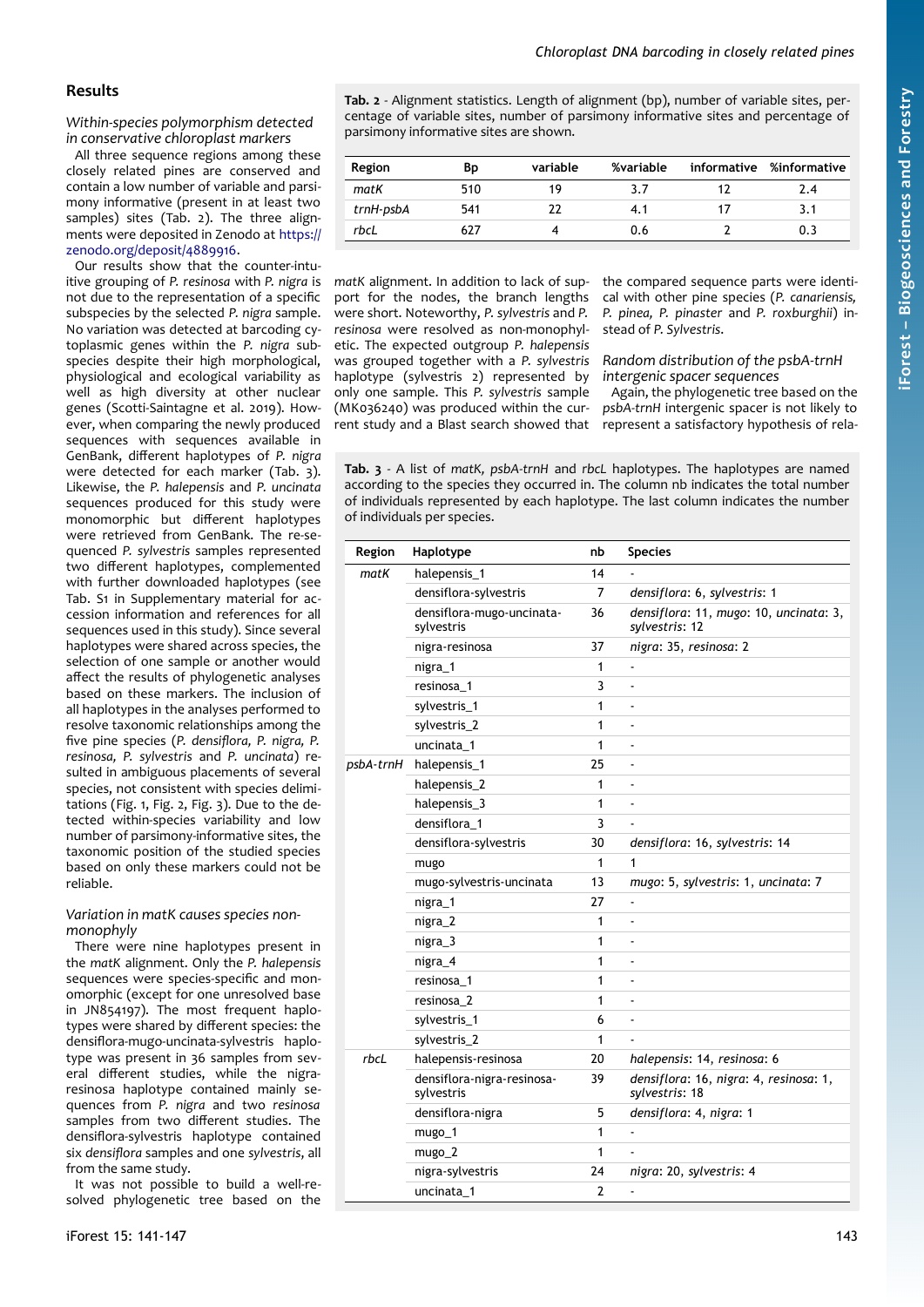





densiflora-nigra-resinosa-sylvestris

<span id="page-3-2"></span>**Fig. 1** - Phylogram based on *matK* sequences. The haplotypes are named according to the species they occurred in, with a font size scaled according to the frequency (bigger font for more common haplotype). The tree represents the majority consensus of trees sampled after stationarity in the Bayesian analysis. Posterior probability values from the Bayesian inference are indicated first and the corresponding bootstrap values of the maximum likelihood analysis are shown after when applicable. Only bootstrap values ≥ 50 are indicated.

<span id="page-3-1"></span>**Fig. 2** - Phylogram based on *trnH-psbA* sequences. The haplotypes are named according to the species they occurred in, with a font size scaled according to the frequency (bigger font for more common haplotype). Different haplotypes from same species are colored with the same color. The tree represents the majority consensus of trees sampled after stationarity in the Bayesian analysis. Posterior probability values from the Bayesian inference are indicated first and the corresponding bootstrap values of the maximum likelihood (ML) analysis are shown after when applicable. Only bootstrap values ≥ 50 are indicated. Square brackets indicate topological conflict between Bayesian and ML tree.

<span id="page-3-0"></span>**Fig. 3** - Phylogram based on *rbcL* sequences. The haplotypes are named according to the species they occurred in, with a font size scaled according to the frequency (bigger font for more common haplotype). The tree represents the majority consensus of trees sampled after stationarity in the Bayesian analysis. Posterior probability values from the Bayesian inference are indicated first and the corresponding bootstrap values of the maximum likelihood analysis are shown after when applicable. Only bootstrap values ≥ 50 are indicated.

tionships [\(Fig. 2](#page-3-1)). The sequences did not group according to species, as can be observed both from the aligned sequences and the phylogeny based on them. The resolution and support values were low for many branches in both Bayesian and ML analyses. Since incongruences at nodes with high support were not present, only the Bayesian consensus tree is shown [\(Fig.](#page-3-1) [2\)](#page-3-1). The only species that appeared monophyletic based on this data set is *P. resinosa*. The position of *P. halepensis* as outgroup was not supported. One *P. nigra* sequence (nigra 4 haplotype, EU531715) was almost identical (only 1 bp difference) to a sequence from *P. halepensis* (halepensis 3, FN689388), including a 10 bp inversion at the beginning of the sequences, and both were shown by a BLAST search to share 100% similarity with sequences from *P. pinaster*. The most common haplotypes of both *P. halepensis* (halepensis\_1) and *P. nigra* (nigra\_1) represented numerous samples (25 and 27, respectively). The most common *psbA-trnH* haplotype was the densiflora-sylvestris haplotype with sequences shared by 30 samples. Although the level

halepensis-resinosa

- uncinata 1

densiflora-nigra nigra-sylvestris  $-mu$ go 1

mugo 2

0.89/54

of variation was generally low in these closely related species ([Tab. 2\)](#page-2-1), several small repetitions, deletions and inversions were observed in the alignments with an apparently random distribution across species.

## *Conservative rbcL region*

The *rbcL* region contained only four variable sites of which two were parsimony informative. In addition, two of the variable sites were located at the ends of the alignment, within the first or last 5 bp, which might affect their reliability due to bad quality sequences in the ends of sequences. The most common haplotypes were shared among species: the densifloranigra-resinosa-sylvestris type was detected in 39 samples, the nigra-sylvestris type in 24 samples, the halepensis-resinosa in 20 samples and the densiflora-nigra in 5 samples. The low level of variation within this region was insufficient to resolve phylogenetic relationships in the species included in this study [\(Fig. 3](#page-3-0)).

## **Discussion**

*Evaluation of barcoding markers in pines from subsection Pinus*

The chloroplast DNA markers *matK, psbAtrnH* and *rbcL* have been shown to be poor barcoding genes for hard pines (Hernández-León et al. 2013) and the *P. mugo* complex (Celinski et al. 2017), as well as Cycads (Sass et al. 2007) and closely related angiosperm species complexes (Roy et al. 2010, Von Cräutlein et al. 2011, Yan et al. 2018). Nonetheless, they are still commonly used for taxonomic identification and phylogenetic inference in all land plants. Our results confirmed that none of them are well suited for species identification and phylogenetic inference in the group of pines we studied, and in addition, pointed out inconsistent within-species variability.

It is difficult to conclude with certainty whether the variability is due to real variation or independent errors caused by technical artifacts, wrong identification and mislabeling among the studied samples. In general, very few studies report error rates on sequencing and labeling. As an excep-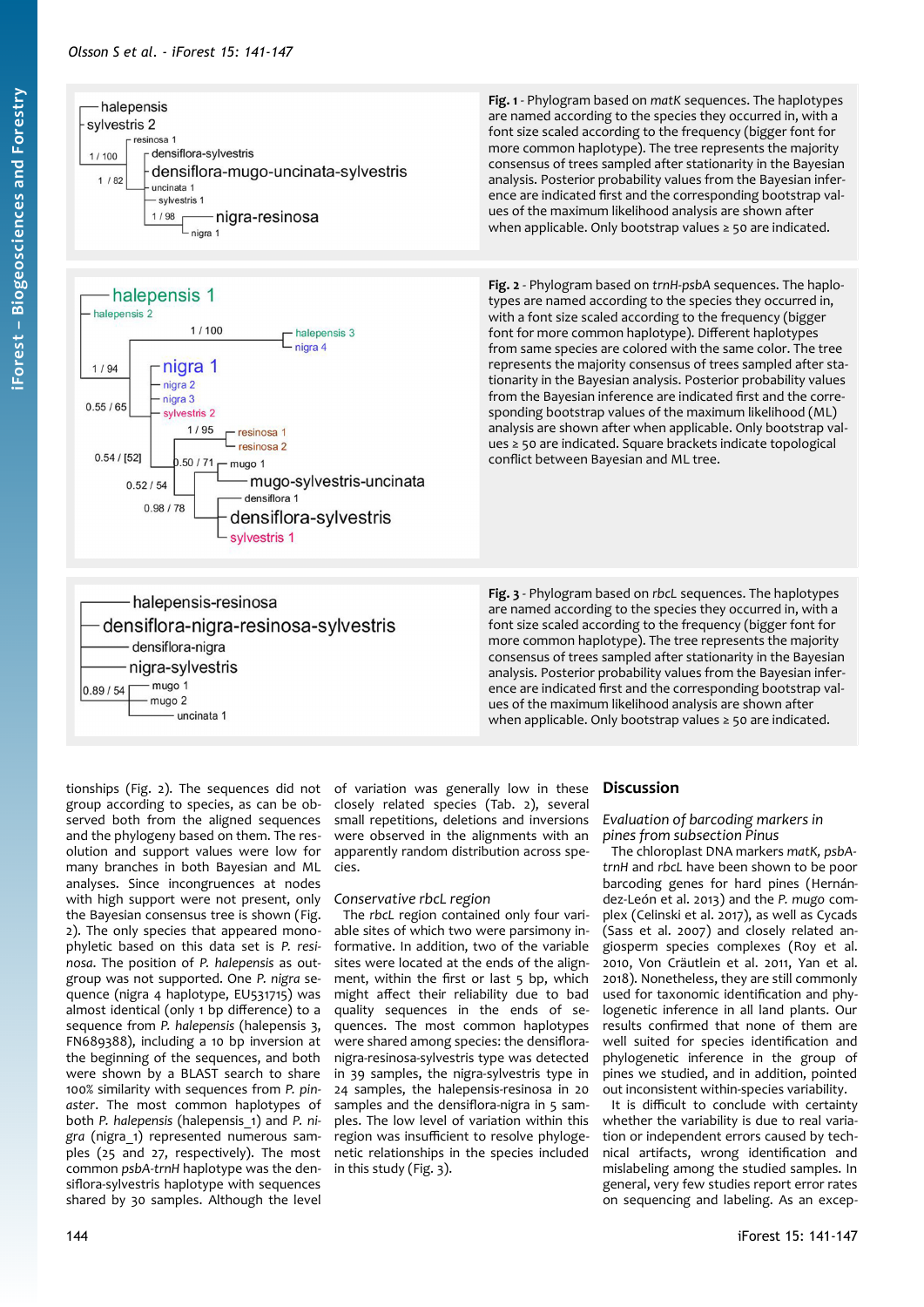tion, the thorough study by De Vere et al. (2012) mentioned an error rate of 4.8% for *rbcL* and 3.8% for *matK* region. This error rate was reported on sequence production, and because of verification of results and correction of identified errors, the error rates in sequences that are actually used in research and submitted to Gen-Bank can be assumed to be lower. Attention must naturally be paid when using material downloaded from external sources, but if human error is assumed to be the source of all variability in the studied sequences, then the error rate among this particular group of organisms would be exceptionally high and, in our opinion, unlikely. However, if the detected variation was real, there might be several biological reasons for this.

Wind pollination and predominantly paternally inheritance of chloroplast genome, large effective population sizes, genetically variable populations, hybridization and chloroplast capture are factors that cause incomplete lineage sorting and therefore interfere with species division based on genetic markers in conifers. Indeed, local chloroplast capture has been documented in the genus (Hong et al. 1993, Matos & Schaal 2000, Liston et al. 2007, Willyard et al. 2009, Hernández-León et al. 2013). Also, Heuertz et al. (2010) reported that the genetic variation based on chloroplast SSR data in the *P. mugo / uncinata* complex was not structured according to morphology, but according to geography, and that some haplotypes were shared between *P. mugo* and the closely related *P. sylvestris*.

Chloroplast capture is possible only where species are sympatric, either current-day or sometime in the past. In this study we did not observe clear differentiation by geographic region, though a tendency of finding the same haplotypes within the same published study can be observed. Again, mix-up of samples within the study and consistent artifacts (*i.e.*, caused by bad quality sequences) usually in the ends of the sequences, when the same primers and sequencing methods are used, might explain some of these differences. In general, results based on regions with low variability and especially variation at sequence ends should be considered with caution since they could be low-quality sequence induced errors. Consistent differences were detected in the middle of the sequences of several samples, and we therefore believe that real biological differences exist, in addition to possible artifacts and human errors.

#### *Perspectives and alternative molecular markers*

We confirm that the chloroplast DNA markers *matK, psbA-trnH* and *rbcL* should not be used for reliable phylogenetic and taxonomic inference in pines. We also suggest that the reliability of the studied markers need to be analyzed in other conifer species. Within-species variation might go

unnoticed in multi-species phylogenetic analyses in which it is often common practice to use only one specimen per species due to limited resources. Furthermore, when different gene variants exist and one of the forms is locally more common, even the inclusion of several samples would not make an obvious difference. The fast evolving marker *ycf1* harbors a large amount of variable sites but it might not reflect species relationships correctly (Saladin et al. 2017). In addition, its usefulness for species identification using a large amount of samples still needs to be studied.

The use of nuclear genes will be useful for evolutionary and phylogenetic analyses. While chloroplast capture often occurs in the absence of nuclear introgression (Rieseberg & Soltis 1991), hybridization also affects nuclear genes. On one hand, nuclear genes are exchanged less freely between species (Whittemore & Schaal 1991). On the other hand, nuclear genes are likely to show non-monophyly in taxa sharing similar life history traits due to the absence of allelic coalescence (Syring et al. 2005). It will be important to employ both chloroplast and nuclear markers to study phylogenetic relationships and evolutionary history, including possible hybridization and chloroplast capture in these species. Currently the only nuclear barcoding marker is the widely used internal transcribed spacer (ITS), but its complex and unpredictable evolutionary behavior has been shown to reduce its utility in phylogenetic analyses (Alvaréz & Wendel 2003), being especially puzzling in pines (Liston et al. 1999). Recent studies have provided large amounts of nuclear sequence regions, *e.g.*, using Hyb-Seq (Gernandt et al. 2018) or identification of orthologous genes (Olsson et al. 2020) for specific pine groups, but it remains to test which of these potential markers are suitable to be used as general DNA barcoding markers in all pines.

## **Acknowledgements**

We thank Denis Vauthier (INRAE UEFM, Avignon, France) for sample collection. We appreciate comments from four reviewers on the current and an earlier version of the manuscript.

This work was supported by: The French *Office National des Forêts* "*Programme global de conservation des populations françaises de pin de Salzmann*"; the French DNA barcoding program "*Bibliothèque du Vivant*"; the Spanish Ministry of Economy and Competitiveness (MINECO) contract to SO [PTA2015-10836-I]; the Aix-Marseille Université, France (Ecole Doctorale ED251) grant to GG; the short-term scientific mission program of the COST Action FP1202 grant to GG.

## **References**

Alvaréz I, Wendel JF (2003). Ribosomal ITS sequences and plant phylogenetic inference. Molecular Phylogeny and Evolution 29: 417-434. - doi: [10.1016/S1055-7903\(03\)00208-2](https://doi.org/10.1016/S1055-7903(03)00208-2)

Armenise L, Simeone MC, Piredda R, Schirone B (2012). Validation of DNA barcoding as an efficient tool for taxon identification and detection of species diversity in Italian conifers. European Journal of Forest Research 131: 1337-1353. - doi: [10.1007/s10342-012-0602-0](https://doi.org/10.1007/s10342-012-0602-0)

Borsch T, Quandt D (2009). Mutational dynamics and phylogenetic utility of noncoding chloroplast DNA. Plant Systematics and Evolution 282: 169-199. - doi: [10.1007/s00606-009-0210-8](https://doi.org/10.1007/s00606-009-0210-8)

- Celinski K, Kijak H, Wojnicka-Póltorak A, Buczkowska-Chmielewska K, Sokolowska J, Chudzinska E (2017). Effectiveness of the DNA barcoding approach for closely related conifers discrimination: a case study of the *Pinus mugo* complex. Comptes Rendus Biologies 340: 339- 348. - doi: [10.1016/j.crvi.2017.06.002](https://doi.org/10.1016/j.crvi.2017.06.002)
- Darriba D, Taboada GL, Doallo R, Posada D (2012). jModelTest 2: more models, new heuristics and parallel computing. Nature Methods 9: 772-772. - doi: [10.1038/nmeth.2109](https://doi.org/10.1038/nmeth.2109)

De Vere N, Rich TCG, Ford CR, Trinder SA, Long C, Moore CW, Sattertwaite D, Davies H, Allainguillaume J, Ronca S, Tatarinova T, Garbett H, Walker K, Wilkinson MJ (2012). DNA Barcoding the Native Flowering Plants and Conifers of Wales. PLoS One 7: e37945. - doi: [10.1371/jour](https://doi.org/10.1371/journal.pone.0037945) [nal.pone.0037945](https://doi.org/10.1371/journal.pone.0037945)

- Dong W, Xu C, Li C, Sun J, Zuo Y, Shi S, Cheng T, Guo J, Zhou S (2015). *ycf1*, the most promising plastid DNA barcode of land plants. Scientific Reports 5 (1): 313. - doi: [10.1038/srep08348](https://doi.org/10.1038/srep08348)
- Eckenwalder JE (2009). Conifers of the world: the complete reference. Timber Press, Portland, OR, USA, pp. 720.
- Eckert AJ, Hall BD (2006). Phylogeny, historical biogeography, and patterns of diversification for *Pinus* (Pinaceae): phylogenetic tests of fossil-based hypotheses. Molecular Phylogeny and Evolution 40: 166-182. - doi: [10.1016/j.ympev.20](https://doi.org/10.1016/j.ympev.2006.03.009) [06.03.009](https://doi.org/10.1016/j.ympev.2006.03.009)
- Farjon A, Filer D (2013). An atlas of the world's conifers: an analysis of their distribution, biogeography, diversity and conservation status. Brill, Leiden, Netherlands, pp. 512.
- Gallien L, Saladin B, Boucher FC, Richardson DM, Zimmermann NE (2016). Does the legacy of historical biogeography shape current invasiveness in pines? New Phytologist 209: 1096-105. doi: [10.1111/nph.13700](https://doi.org/10.1111/nph.13700)
- Gaussen H (1960). Les Gymnospermes actuelles et fossiles. Fascicule VI Chapitre XI, Généralités, genre *Pinus* [Current and fossil Gymnosperms. Fascicle VI Chapter XI, General, genus *Pinus*]. Travaux du Laboratoire Forestier de Toulouse, Faculté des Sciences, Toulouse, France. [in French]
- Geada López G, Kamiya K, Harada K (2002). Phylogenetic relationships of *Diploxylon* pines (Subgenus *Pinus*) based on plastid sequence data. International Journal of Plant Sciences 163: 737-747. - doi: [10.1086/342213](https://doi.org/10.1086/342213)
- Gernandt DS, López G, García S, Liston A (2005). Phylogeny and classification of *Pinus*. Taxon 4: 29-42. - doi: [10.2307/25065300](https://doi.org/10.2307/25065300)
- Gernandt DS, Magallón S, López G, Flores OZ, Willyard A, Liston A (2008). Use of simultaneous analyses to guide fossil-based calibrations of Pinaceae phylogeny. International Journal of Plant Sciences 169: 1086-1099. - doi: [10.1086/](https://doi.org/10.1086/590472) [590472](https://doi.org/10.1086/590472)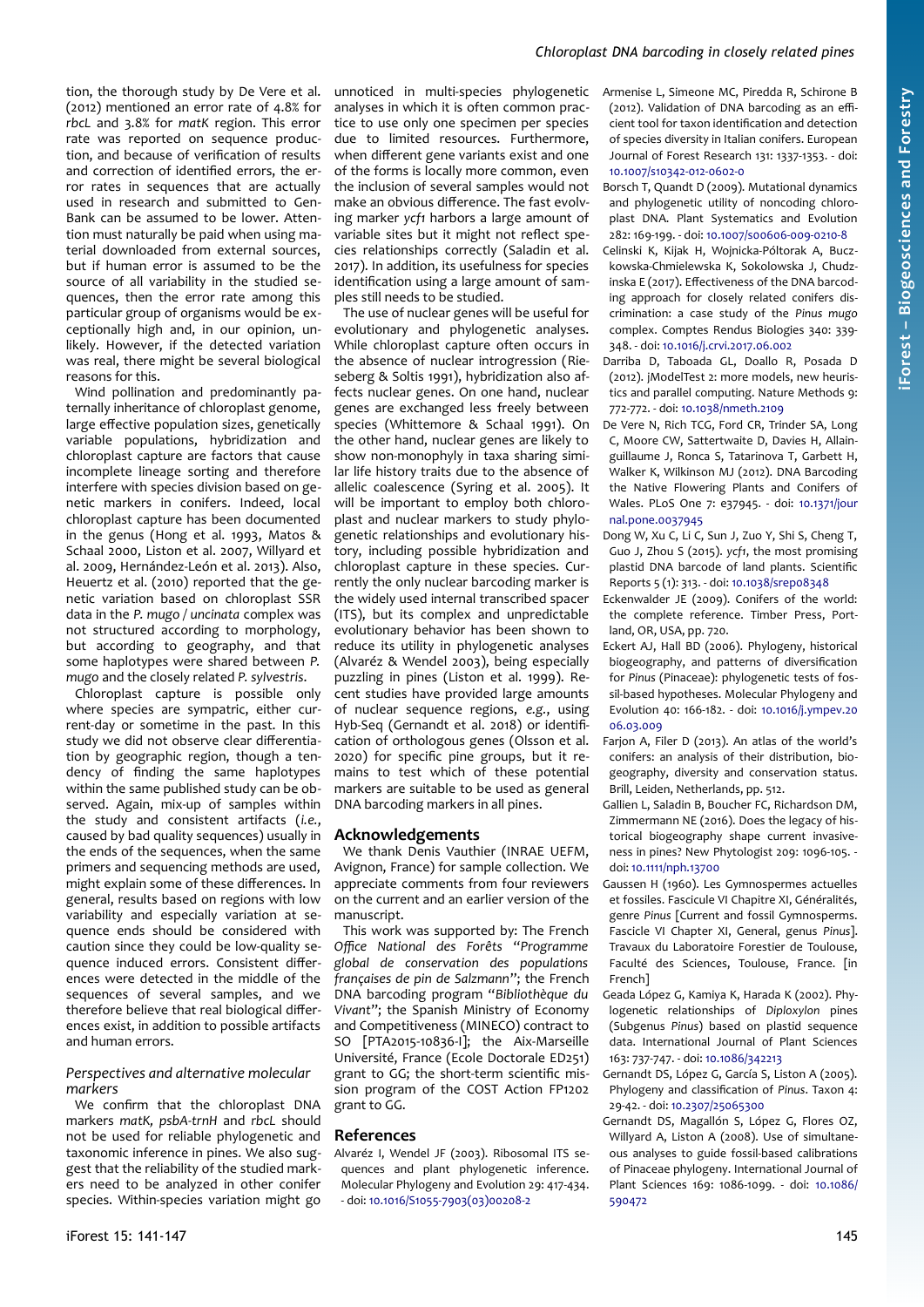Gernandt DS, Aguirre X, Vázquez-Lobo A, Willyard A, Moreno A, Pérez De la Rosa JA, Piñero D, Liston A (2018). Multi-locus phylogenetics, lineage sorting, and reticulation in Pinus subsection Australes. American Journal of Botany 105: 1-15. - doi: [10.1002/ajb2.1015](https://doi.org/10.1002/ajb2.1015)

Grotkopp E, Rejmánek M, Danderson MJ, Rost TL (2004). Evolution of genome size in pines (*Pinus*) and its life-history correlates: supertree analyses. Evolution 58: 1705-1729. - doi: [10.1111/j.](https://doi.org/10.1111/j.0014-3820.2004.tb00456.x) [0014-3820.2004.tb00456.x](https://doi.org/10.1111/j.0014-3820.2004.tb00456.x)

Hao DC, Chen SL, Xiao PG (2010). Sequence characteristics and divergent evolution of the chloroplast psbA-trnH noncoding region in gymnosperms. Journal of Applied Genetics 51: 259- 273. - doi: [10.1007/BF03208855](https://doi.org/10.1007/BF03208855)

- Hernández-León S, Gernandt D, Pérez De la Rosa J, Jardón-Barbolla L (2013). Phylogenetic relationships and species delineation in *Pinus* Section *Trifoliae* inferred from plastid DNA. PLoS One 8 (7): e70501. - doi: [10.1371/journal.pone.](https://doi.org/10.1371/journal.pone.0070501) [0070501](https://doi.org/10.1371/journal.pone.0070501)
- Heuertz M, Teufel J, González-Martínez SC, Soto A, Fady B, Alía R, Vendramin GG (2010). Geography determines genetic relationships between species of mountain pine (*Pinus mugo* complex) in Western Europe. Journal of Biogeography 37: 541-556. - doi: [10.1111/j.1365-2699.2009.0](https://doi.org/10.1111/j.1365-2699.2009.02223.x) [2223.x](https://doi.org/10.1111/j.1365-2699.2009.02223.x)
- Hollingsworth PM, Forrest LL, Spouge JL, Hajibabaei M, Ratnasingham S, van der Bank M, Chase MW, Cowan RS, Erickson DL, Fazekas AJ, Graham SW, James KE, Kim KJ, Kress WJ, Schneider H, van Alphenstahl J, Barrett SC, van den Berg C, Bogarin D, Burgess KS, Cameron KM, Carine M, Chacón J, Clark A, Clarkson JJ, Conrad F, Devey DS, Ford CS, Hedderson TA, Hollingsworth ML, Husband BC, Kelly LJ, Kesanakurti PR, Kim JS, Kim YD, Lahaye R, Lee HL, Long DG, Madriñán S, Maurin O, Meusnier I, Newmaster SG, Park CW, Percy DM, Petersen G, Richardson JE, Salazar GA, Savolainen V, Seberg O, Wilkinson MJ, Yi DK, Little DP (2009a). A DNA barcode for land plants. Proceedings of the National Academy of Sciences USA 106 (31): 12794-12797. - doi: [10.1073/pnas.0905845106](https://doi.org/10.1073/pnas.0905845106)
- Hollingsworth ML, Clark AA, Forrest LL, Richardson J, Pennington RT, Long DG, Cowan R, Chase MW, Gaudeul M, Hollingsworth PM (2009b). Selecting barcoding loci for plants: evaluation of seven candidate loci with specieslevel sampling in three divergent groups of land plants. Molecular Ecology Resources 9: 439-457. - doi: [10.1111/j.1755-0998.2008.02439.x](https://doi.org/10.1111/j.1755-0998.2008.02439.x)
- Hong Y-P, Krupkin AB, Strauss SH (1993). Chloroplast DNA transgresses species boundaries and evolves at variable rates in the Califormia closecone pines (*Pinus radiata*, *P. muricata* and *P. attenuata*). Molecular Phylogeny and Evolution 2 (4): 322-329. - doi: [10.1006/mpev.1993.1031](https://doi.org/10.1006/mpev.1993.1031)
- Kalyaanamoorthy S, Minh BQ, Wong TK, Von Haeseler A, Jermiin LS (2017). ModelFinder: fast model selection for accurate phylogenetic estimates. Nature Methods 14 (6): 587-589. - doi: [10.1038/nmeth.4285](https://doi.org/10.1038/nmeth.4285)
- Karalamangala RR, Nickrent DL (1989). An electrophoretic study of representatives of subgenus *Diploxylon* of *Pinus*. Canadian Journal of Botany 67: 1750-1759. - doi: [10.1139/b89-222](https://doi.org/10.1139/b89-222)
- Kress WJ, Erickson DL (2007). A two-locus global DNA barcode for land plants: the coding *rbcL*

gene complements the non-coding *trnH-psbA* spacer region. PLoS One 2 (6): e508. - doi: [10.13](https://doi.org/10.1371/journal.pone.0000508) [71/journal.pone.0000508](https://doi.org/10.1371/journal.pone.0000508)

- Kress WJ, Wurdack KJ, Zimmer EA, Weigt LA, Janzen DH (2005). Use of DNA barcodes to identify flowering plants. Proceedings of the National Academy of Sciences USA 102 (23): 8369-8374. - doi: [10.1073/pnas.0503123102](https://doi.org/10.1073/pnas.0503123102)
- Krupkin AB, Liston A, Strauss SH (1996). Phylogenetic analysis of the hard pines (*Pinus* subgenus *Pinus*, Pinaceae) from chloroplast DNA restriction site analysis. American Journal of Botany 83: 489-498. - doi: [10.1002/j.1537-2197.19](https://doi.org/10.1002/j.1537-2197.1996.tb12730.x) [96.tb12730.x](https://doi.org/10.1002/j.1537-2197.1996.tb12730.x)
- Lidholm J, Szmidt A, Gustafsson P (1991). Duplication of the *psbA* gene in the chloroplast genome of two *Pinus* species. Molecular and General Genetics 226: 345-352. - doi: [10.1007/BF00](https://doi.org/10.1007/BF00260645) [260645](https://doi.org/10.1007/BF00260645)
- Lidholm J, Gustafsson P (1991). A three-step model for the rearrangement of the chloroplast *trnK-psbA* region of the gymnosperm *Pinus contorta*. Nucleic Acids Research 19 (11): 2881-2887. - doi: [10.1093/nar/19.11.2881](https://doi.org/10.1093/nar/19.11.2881)
- Liston A, Robinson WA, Piñero D, Alvarez-Buylla ER (1999). Phylogenetics of *Pinus* (Pinaceae) based on nuclear ribosomal DNA internal transcribed spacer region sequences. Molecular Phylogeny and Evolution 11: 95-109. - doi: [10.10](https://doi.org/10.1006/mpev.1998.0550) [06/mpev.1998.0550](https://doi.org/10.1006/mpev.1998.0550)
- Liston A, Parker-Defeniks M, Syring JV, Willyard A, Cronn R (2007). Interspecific phylogenetic analysis enhances intraspecific phylogeographical inference: a case study in *Pinus lambertiana*. Molecular Ecology 16: 3926-3937. - doi: [10.1111/j.](https://doi.org/10.1111/j.1365-294X.2007.03461.x) [1365-294X.2007.03461.x](https://doi.org/10.1111/j.1365-294X.2007.03461.x)
- Matos JA, Schaal BA (2000). Chloroplast evolution in the *Pinus montezumae* complex: a coalescent approach to hybridization. Evolution 54: 1218-1233. - doi: [10.1111/j.0014-3820.2000.tb0](https://doi.org/10.1111/j.0014-3820.2000.tb00556.x) [0556.x](https://doi.org/10.1111/j.0014-3820.2000.tb00556.x)
- Müller KF, Quandt D, Müller J, Neinhuis C (2005). PhyDE® 0.995: phylogenetic data editor. Web site. [online] URL: [http://www.phyde.de](http://www.phyde.de/)
- Nguyen L-T, Schmidt HA, Von Haeseler A, Minh BQ (2015). IQ-TREE: a fast and effective stochastic algorithm for estimating maximum-likelihood phylogenies. Molecular Biology and Evolution 32: 268-274. - doi: [10.1093/molbev/msu3](https://doi.org/10.1093/molbev/msu300)  $0<sup>0</sup>$
- Olsson S, Grivet D, Cattonaro F, Vendramin V, Giovannelli G, Scotti-Saintagne C, Vendramin GG, Fady B (2020). Evolutionary relevance of lineages in the European black pine (*Pinus nigra*) in the transcrintomic era. Tree Genetics and Genomes 16 (2): 508. - doi: [10.1007/s11295-](https://doi.org/10.1007/s11295-020-1424-8) [020-1424-8](https://doi.org/10.1007/s11295-020-1424-8)
- Palmé AE, Pyhäjärvi T, Wachowiak W, Savolainen O (2009). Selection on nuclear genes in a *Pinus* phylogeny. Molecular Biology and Evolution 26: 893-905. - doi: [10.1093/molbev/msp010](https://doi.org/10.1093/molbev/msp010)
- Parks M, Cronn R, Liston A (2009). Increasing phylogenetic resolution at low taxonomic levels using massively parallel sequencing of chloroplast genomes. BMC Biology 7 (1): 19363. doi: [10.1186/1741-7007-7-84](https://doi.org/10.1186/1741-7007-7-84)
- Parks M, Liston A, Cronn R (2011). Newly developed primers for complete *ycf1* amplification in *Pinus* (Pinaceae) chloroplasts with possible family-wide utility. American Journal of Botany 98: 185-188. - doi: [10.3732/ajb.1100088](https://doi.org/10.3732/ajb.1100088)
- Parks M, Cronn R, Liston A (2012). Separating the wheat from the chaff: mitigating the effects of noise in a plastome phylogenomic data set from *Pinus* L. (Pinaceae). BMC Evolutionary Biology 12 (1): 100. - doi: [10.1186/1471-2148-12-100](https://doi.org/10.1186/1471-2148-12-100)
- Price RA, Liston A, Strauss SH (1998). Phylogeny and systematics of *Pinus*. In: "Ecology and Biogeography of *Pinus*" (Richarson DM ed). Cambridge University Press, Cambridge, UK, pp. 49- 68. [online] URL: [http://books.google.com/boo](http://books.google.com/books?id=YawYOzQmcHEC) [ks?id=YawYOzQmcHEC](http://books.google.com/books?id=YawYOzQmcHEC)
- Rambaut A, Suchard MA, Xie Drummond D AJ (2014). Tracer v1.6. Web site. [online] URL: <http://beast.bio.ed.ac.uk/Tracer>
- Ran JH, Wang PP, Zhao HJ, Wang XQ (2010). A test of seven candidate barcode regions from the plastome in *Picea* (Pinaceae). Journal of Integrative Plant Biology 52 (12): 1109-1126. - doi: [10.1111/j.1744-7909.2010.00995.x](https://doi.org/10.1111/j.1744-7909.2010.00995.x)
- Rieseberg LH, Soltis DE (1991). Phylogenetic consequences of cytoplasmic gene flow in plants. Evolutionary Trends in Plants 5 (1): 65-84. [online] URL: [http://www.researchgate.net/publica](http://www.researchgate.net/publication/262005952) [tion/262005952](http://www.researchgate.net/publication/262005952)
- Ronquist F, Teslenko M, Van Der Mark P, Ayres D, Darling A, Höhna S, Larget B, Liu L, Suchard MA, Huelsenbeck JP (2012). MrBayes 3.2: efficient Bayesian phylogenetic inference and model choice across a large model space. Systematic Biology 61: 539-542. - doi: [10.1093/sys](https://doi.org/10.1093/sysbio/sys029) [bio/sys029](https://doi.org/10.1093/sysbio/sys029)
- Roy S, Tyagi A, Shukla V, Kumar A, Singh UM, Chaudhary LB, Datt B, Bag SK, Singh PK, Nair NK, Husain T, Tuli R (2010). Universal plant DNA barcode loci may not work in complex groups: a case study with Indian *Berberis* species. PLoS One 5 (10): e13674. - doi: [10.1371/journal.pone.](https://doi.org/10.1371/journal.pone.0013674) [0013674](https://doi.org/10.1371/journal.pone.0013674)
- Saladin B, Leslie AB, Wüest RO, Litsios G, Conti E, Salamin N, Zimmermann NE (2017). Fossils matter: improved estimates of divergence times in *Pinus* reveal older diversification. BMC Evolutionary Biology 17 (1): 49. - doi: [10.1186/s12862-](https://doi.org/10.1186/s12862-017-0941-z) [017-0941-z](https://doi.org/10.1186/s12862-017-0941-z)
- Sass C, Little DP, Stevenson DW, Specht CD (2007). DNA barcoding in the Cycadales: testing the potential of proposed barcoding markers for species identification of Cycads. PLoS One 11: e1154. - doi: [10.1371/journal.pone.0001154](https://doi.org/10.1371/journal.pone.0001154)
- Scotti-Saintagne C, Giovannelli G, Scotti I, Roig A, Spanu I, Vendramin GG, Guibal F, Fady B (2019). Recent, late Pleistocene fragmentation shaped the phylogeographic structure of the European black pine (*Pinus nigra* Arnold). Tree Genetics and Genomes 15 (5): 355. - doi: [10.1007/s11295-](https://doi.org/10.1007/s11295-019-1381-2) [019-1381-2](https://doi.org/10.1007/s11295-019-1381-2)
- Strauss SH, Doerksen AH (1990). Restriction fragment analysis of pine phylogeny. Evolution 4: 1081-1096. - doi: [10.1111/j.1558-5646.1990.tb03](https://doi.org/10.1111/j.1558-5646.1990.tb03827.x) [827.x](https://doi.org/10.1111/j.1558-5646.1990.tb03827.x)
- Stöver BC, Müller KF (2010). TreeGraph 2: combining and visualizing evidence from different phylogenetic analyses. BMC Bioinformatics 11: 7. - doi: [10.1186/1471-2105-11-7](https://doi.org/10.1186/1471-2105-11-7)
- Syring J, Willyard A, Cronn R, Liston A (2005). Evolutionary relationships among *Pinus* (Pinaceae) subsections inferred from multiple lowcopy nuclear loci. American Journal of Botany 92: 2086-2100. - doi: [10.3732/ajb.92.12.2086](https://doi.org/10.3732/ajb.92.12.2086)
- Tiffney BH (1985). The Eocene North Atlantic land bridge: its importance in Tertiary and mod-